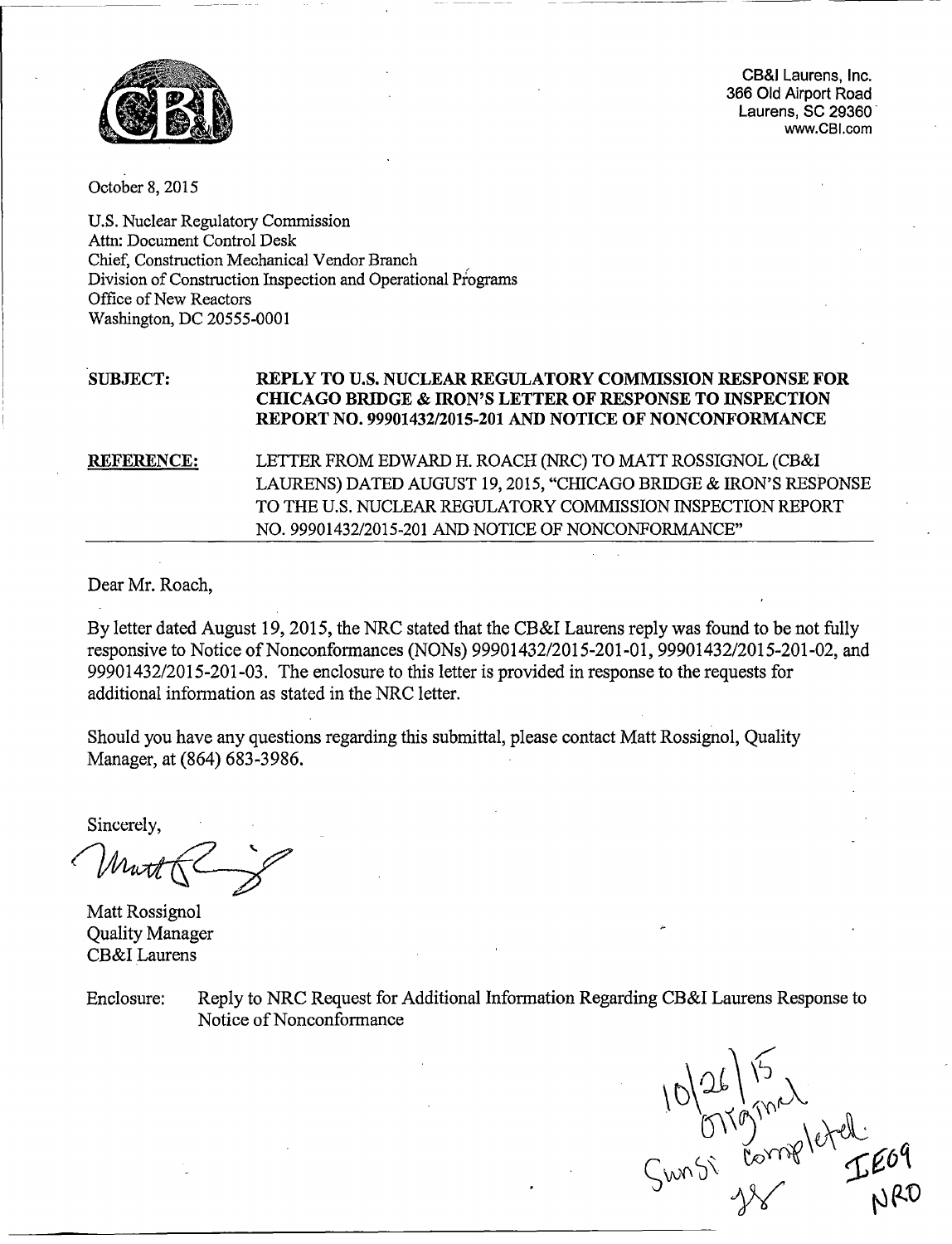

~CB&l Laurens, Inc. 366 Old Airport Road Laurens, SC 29360<br>Laurens, SC 29360

2

# ENCLOSURE ENCLOSURE<br>REPLY TO NRC REQUEST FOR ADDITIONAL INFORMATION REGARDING CB& LAURENS RESPONSE TO NOTICE OF NONCONFORMANCE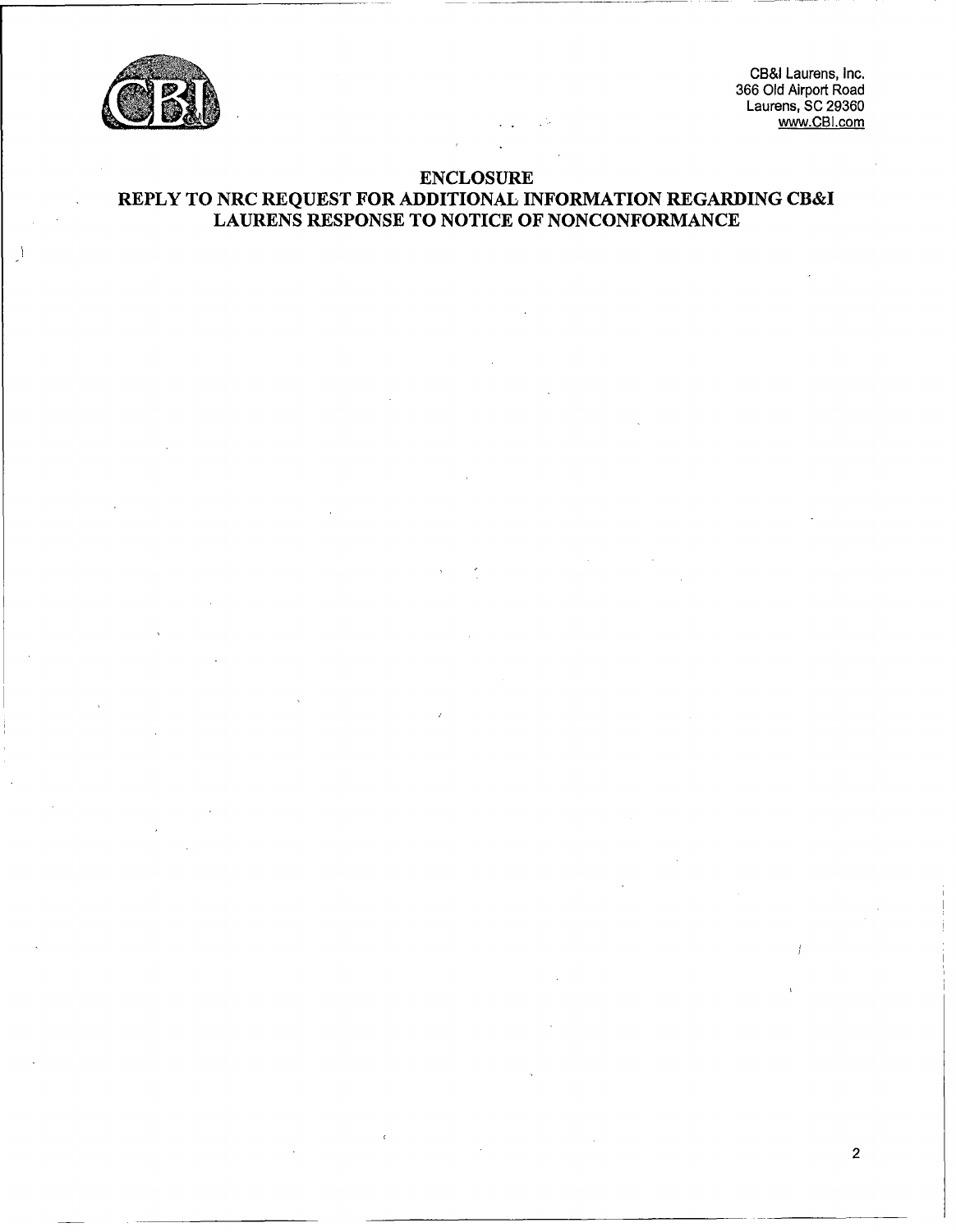

ob Old Alriport Road.<br>I aurens, SC 29360 Laurens, SC 29360 Laurens, I CB&I Laurens, Inc.<br>366 Old Airport Road Laurens, SC 29360 www.CBI.com

By letter dated August 19, *2015,* the NRC provided a request for additional information regarding the CB&I Laurens response to Notice of Nonconformances (NONs) 99901432/2015-201-01, 99901432/2015-201-02, and 99901432/2015-201-03. The following information is provided in response to the NRC requests for information:

### *NRC Request:*

- Your response to NON 99901432/2015-201-01 failed to address the examples provided in  $\boldsymbol{I}$ . *the NON. Clarify as follows:*
	- *a. Describe what actions has CB&I Laurens taken to ensure that chemical and physical testing of seamless pipes performed by Welding Testing Laboratory to verify the critical characteristics were adequate and that the pipes would meet their intended safety fun ction since a 10 CER Part 21 Report was made to report the identified deviations.*

## CB&I Laurens Response:

CB&I Laurens contracted with an independent testing company, Laboratory Testing Inc. (LTI), to perform a verification of the testing that was performed by Welding Test Laboratory (WTL). LTI was placed on the CB&J Laurens Approved Vendor List on March 10, 2013, based on the results of an audit performed on February 21, 2013. Additionally, LTI is A2LA certified laboratory. The audit has been reviewed to confirm that it was performed properly and that LTI is a qualified vendor to perform this testing. This review identified that LTJ is acceptable as a Safety Related supplier with a program that meets NQA-1/10 CFR 50 Appendix B, ASME NCA-3800, and 10 CFR Part 21.

Based on review of the documentation associated with the testing performed by WTL, a total of fifty two (52) heat numbers were identified as tested by WTL. Material associated with twenty one (21) of those heat numbers were available at CB&I Laurens to sample. These 21 samples were sent to LTI for testing. This was a forty percent (40%) sample of the originally tested population.

Review of the results from both LTI and WTL showed that both labs achieved similar testing results. Both labs found the chemical and physical properties of the tested heat numbers to be acceptable. Evaluation of the WTL testing results as compared to the LTI testing results provides reasonable assurance that the testing performed by WTL provided adequate results to demonstrate that the material meets the ASTM standard requirements and code compliance was maintained. Based on this information the Part 21 evaluation was determined to be not reportable. The interim letter was closed and a letter dated June 26, 2015, was submitted that states the condition was found to be not reportable. The analysis and conclusion is documented in C/PAR 516, which was closed August 17, 2015.

#### *NRC Request:*

*b. In your response to NON 99901432/2013-201-04, dated Dec 18, 2013, CB&I Laurens (CBI-L) committed to: (1) Perform a documented annual and semi-annual evaluation of commercial suppliers providing items for commercial-grade dedication. (2) Perform*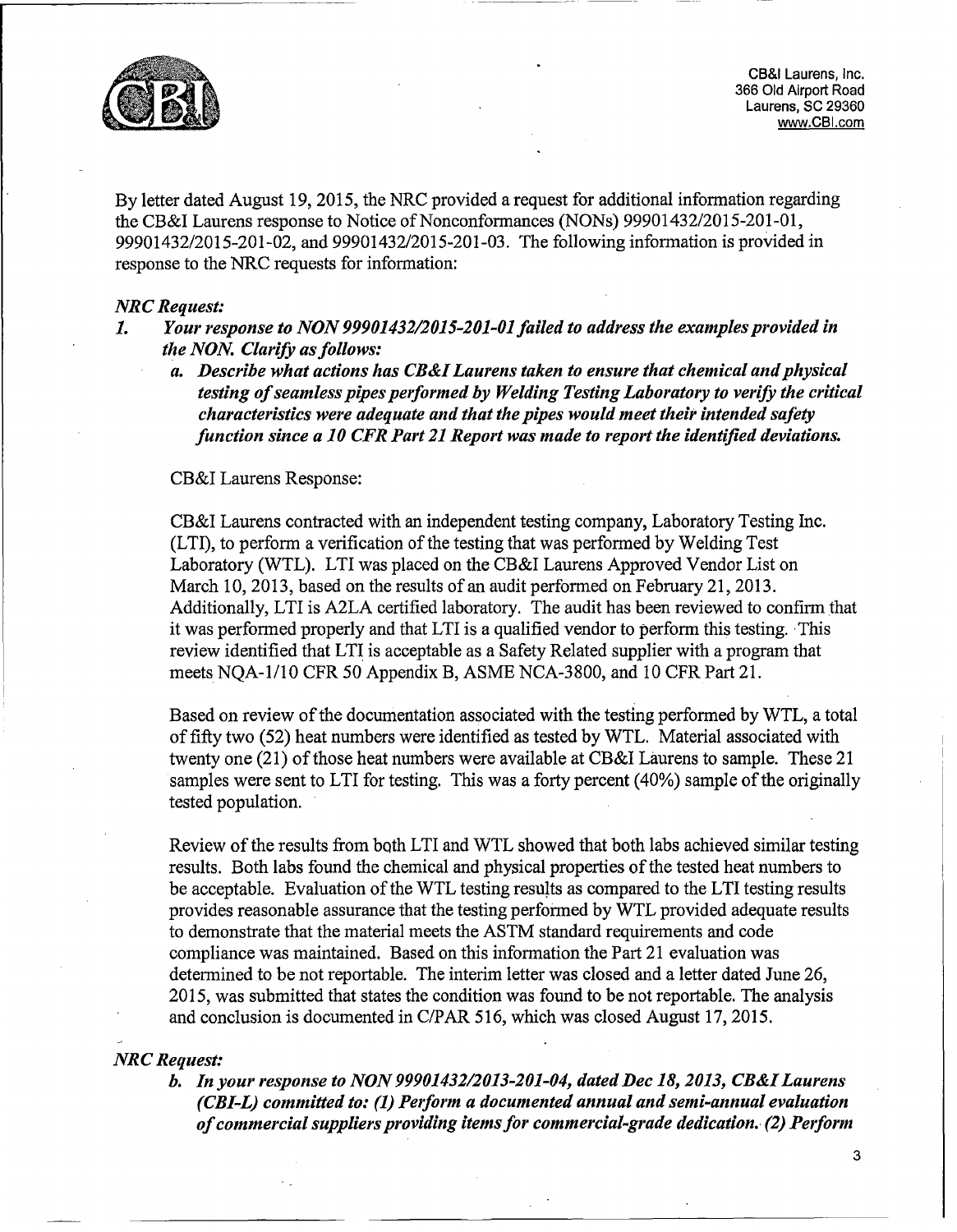

CB&I Laurens, Inc.<br>366 Old Airport Road Laurens, SC 29360 www.CBI.com

4

*a documented review of the suppliers' Non Conformance Report (NCR) log to identify any developing trends that could be adverse to quality and initiate corrective action.*

ξź

CB&I Laurens Response:

Based on a review of the commercial grade dedication records, as documented in C/PAR 533, CB&I Laurens has not performed commercial-grade dedication of any items since December 18, 2013. Therefore, there have not been any opportunities to utilize the requirements that were put in place in the CB&I Laurens Quality Manual to ensure the commitments listed above are met.

## *NRC Request:*

- *c. Your response describes the actions being taken by CB&I Laurens to address the overall deficiencies identified with the corr'ective action program. However, your response failed to include what actions were taken by CB&I Laurens to address the specific cited deficiencies which included:*
	- *i. Lack of objective evidence of the engineering evaluation performed to disposition the use-as-is determination associated with corrective/preventive action requests (C/PARs) No. 408 and the associated NCRs S2/V1219, S3/V1083, S3/V1103, and V4/1147.*

CB&I Laurens Response:

Note that the NCR numbers associated with C/PAR 408 are actually NCR S2/V1219, S3/V1103, V3/V1324 & V4/V1147. This has been corrected in C/PAR 408. The disposition of these NCRs were to scrap the material, therefore, no engineering evaluation was required to be performed. The material has been scrapped and the NCR's have been closed. Colorification has been made within C/PAR 408 and the C/PAR was closed on September 21,  $2015$ 

#### *NRC Request:*

*ii. Lack of objective evidence and timely completion of the corrective actions associated with C/PAR Nos. 419, 499, 508, and 517.*

CB&I Laurens Response:

The available records for each of the listed C/PARs (Nos. 419, 499, 508, and 517) were reviewed to determine the status of the corrective actions. The following information is provided to describe the current status of each C/PAR and any objective evidence that is in the C/PAR record to show what actions have been completed. The issue of timely completion within the CB&I Laurens Corrective Action Program (CAP), has been addressed completion within the CB&I Lattrens Corrective Action Program (CAP), has been address<br>concertain by C/PARs 528 and 603, as described in the July 21, 2015, "Reply to Notice of Separately by C/PARS 326 and 003, as described in the July 21, 2013, Reply to Notice Nonconformance" letter. The six (6) corrective actions identified in that letter to address Nonconformance 99901432/2015-201-01 are complete.

katika.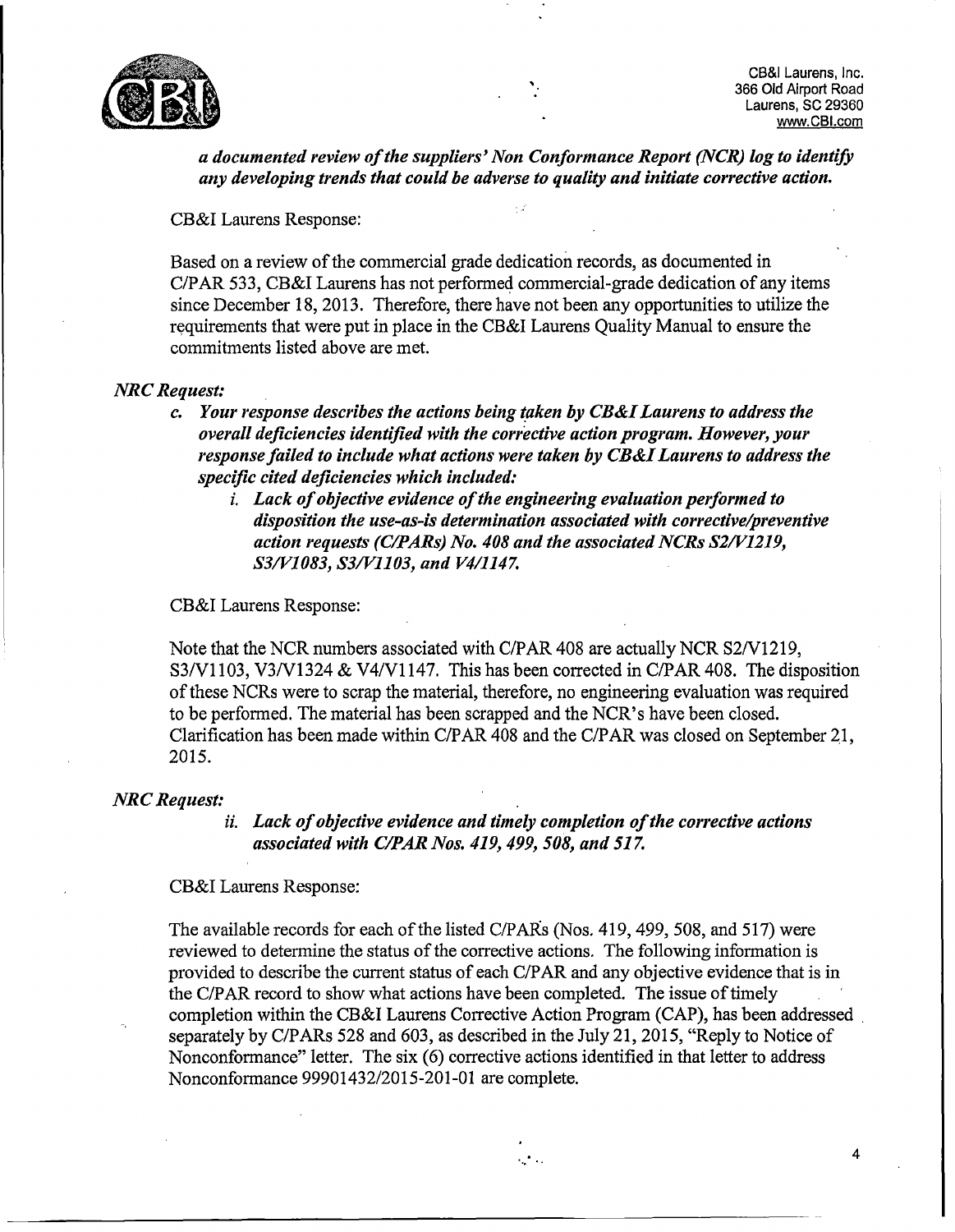

~CB&I Laurens, Inc. 366 Old Airport Road Laurens, SC 29360 www.CBI.com

## C/PAR 419

 $C/DAD$  410 was closed on July 14, 2015. The record for  $C/DAD$  410 includes objective C/PAR 419 was closed on July 14, 2015. The record for C/PAR 419 includes objective<br>cyridones that the lack of cleanliness was corrected. This objective evidence includes the evidence that the lack of cleanliness was corrected. This objective evidence includes the cleanliness report from subsequent inspections during the fabrication process of the material referenced in C/PAR 419. Additionally, the causal factors pertaining to adequacy of the Commercial Grade Dedication (CGD) plan were resolved by obtaining the services of a third party to revise the commercial grade dedication plan. Objective evidence is included in the C/PAR 419 record that shows the revised CGD information.

#### C/PAR 499

C/PAR 499 was closed on September 29, 2015. This C/PAR identifies a potential adverse trend associated with four hydro tests that were conducted at pressure in excess of the specified limit. Corrective actions had not been determined at the time of the NRC inspection because the analysis of the condition had not been completed at that time. There are four *(4)* NCR's referenced in C/PAR 499. The NCRs are S3/1 111, V4/1263, V4/1399, and V4/1280. These NCRs were still open on September 29, 2015, and the material was found to be still on hold, segregated, and properly identified as nonconforming. Nonconformance & Disposition (N&D) Reports have been submitted to the design authority to facilitate disposition of the CB&I Laurens NCRs. Three (3) of the four N&D Reports have been returned with "USE-AS-IS" disposition and the fourth is still in process due to the need for additional calibration information and operational condition information for the gauges used. Objective evidence that shows the current status of the NCRs has been placed in the C/PAR 499 record. It is currently expected that the NCRs with "USE-AS-IS" disposition will be closed out when the current Stop Work is lifted or upon release of the affected material through the management review board process.

### C/PAR 508

C/PAR 508 was closed on August *15,* 2015. This C/PAR identifies the lack of a weld rod OF AIX 500 Was crosed on August 15, 2015. This C/F AIX ruentines the facts of a were 100 oven temperature tog. Corrective actions had not been determined at the time of the time. inspection because the analysis of the condition had not been completed at that time. On August 15, 2015, the C/PAR record was revised to describe the cause, immediate actions taken, and the corrective action. The Objective Evidence for the immediate actions and raken, and the corrective action. The Objective Evidence for the immediate actions and corrective action has been verified and attached to the C/PAR 508 record to support closure.<br>Objective evidence includes the weld rod oven temperature form that is now being used in accordance with procedural requirements. Additionally objective evidence was added to the record to show that the needed training was performed, including the training records for required personnel. The procedural controls that are in place and the training that reinforced log use ensure that the weld material is properly stored prior to issuance.

# C/PAR 517

C/PAR 517 was closed on September 28, 2015. This C/PAR identifies inadequate  $C/PAR$  317 was closed on September 28, 2015. This  $C/PAR$  identifies inadequate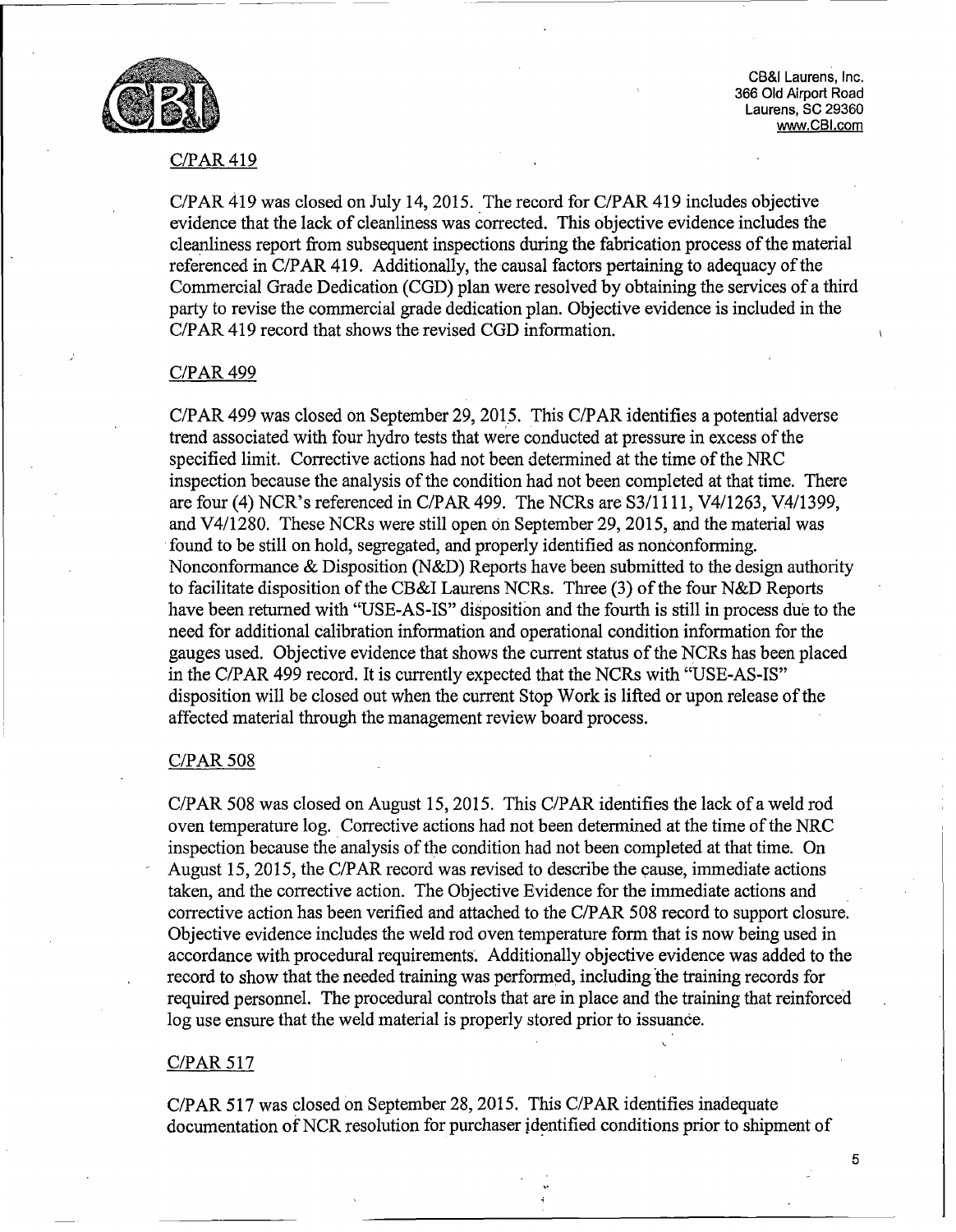

300 UI0 AIrport Road.<br>Laurens, SC 29360 CB&I Laurens, Inc.<br>366 Old Airport Road www.CBI.com

some material. Corrective actions had not been determined at the time of the NRC inspection because the analysis of the condition had not been completed at that time. As corrective action for this C/PAR, CB&I Laurens implemented a database of purchaser identified notice of unsatisfactory conditions (NOUC), which is being used for tracking from the time an NOUC is Submitted until closure. This includes status verification during documentation final review and prior to shipping. The data base was reviewed to verify proper utilization and is determined to be adequate as a supplementary means of ensuring the NOUC documentation is completed a closed prior to shipping. Review of the database, which has been maintained since June 1, 2015, shows that an NCR has been initiated for the issues identified on each NOUC that is determined to be associated with hardware nonconformance. The issuance of a CB&I Laurens NCR places a "hold" on the item and prevents shipping the item until the NCR is resolved. Implementation of the NCR program for purchaser identified NOUC ensures adequate implementation of this corrective action. Verification that the NCR program being properly implemented (as pertaining this action), was performed by review of the NCR Log since June 1, 2015. A copy of the NOUC database and NCR Logs from June thru September 2015, have been included with the CAR-517 record as objective evidence.

## *NRC Request:*

- 2. *Your response to NON 99901432/2015-201-02 failed to address several areas of concern to the NRC staff Clarify your response as follows:*
	- *a. The response states, in part, that the "Extent of condition review of this issue included review of identified unsatisfactory conditions associated piping still at the Laurens facility, as no ASME Section III work was being performed at that time, and it was concluded that deficiencies with the performance of and inspection of lSI preparations does exist." Your extent of condition only included components that were still at the SCB&ILaurens facility and did not address the components that had already been shipped. Provide the extent of condition review for the components that had already been shipped.*

### CB&I Laurens Response:

The issues pertaining to In-Service Inspection (1s1) preparation were identified by the NRC on a spool that had not yet reached a point of completion. There were additional steps remaining for this spool that were opportunities to identify any nonconformity in the 1SI preparation. These steps included CB&I Laurens QC Inspection, CB&I Power source inspection, and document reviews performed by both organizations. The documentation for the fabrication of this specific spool also shows that the ISI preparation inspection had not yet been performed. Therefore, the available barriers were still in place to identify this situation and it is currently judged that conditions of incorrect ISI preparation are being identified and corrected prior to delivery. Therefore, the extent of condition for this circumstance does not include material that was previously shipped.

# *NRC Request:*

b. *The response failed to include any corrective actions taken to address the ridges and valleys, and depressions of greater than 1/32-inch that did not meet the pre-service and*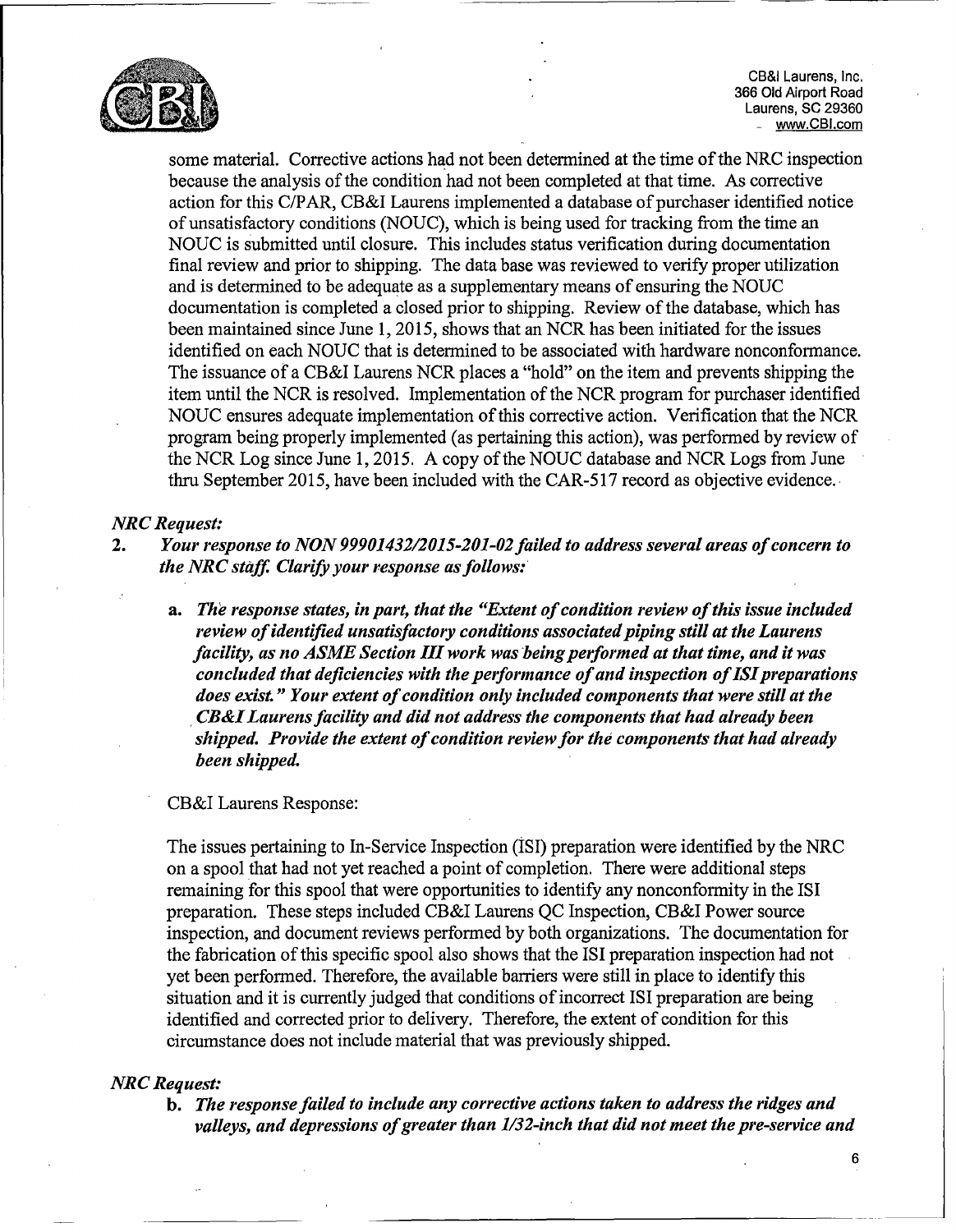

CB&I Laurens, Inc. 366 Old Airport Road<br>Laurens, SC 29360 www.CBI.com

*in-service inspection surface condition requirements on pipe spool 892 7-40-010-0031, serial number VS2-RNS-PLW-O14-A. Your response should also include any corrective actions taken for other components that did not meet the pre-service and inservice inspection surface condition requirements.*

CB&I Laurens Response:

Based on the documentation associated with the fabrication of spool 8927-40-010-003 1, the ISI preparation inspection had not yet been completed at the time of the NRC inspection. This item was still in the fabrication process. This spooi is currently identified by nonconformance NCR S2/1489 and the material is tagged and segregated as required by 10 CFR 50 Criterion XV. This NCR remains open for this spool and it is expected that any nonconformity to the specified ISI preparation requirements will be corrected during resolution of the NCR. It should be noted that this specific NCR has not yet been addressed and closed due to the Stop Work hold that is currently in place on Section III spools. This will be addressed when released from hold.

During the investigation of these conditions, it was noted that inspection methods and techniques being used for ISI preparation inspections were not consistent, which was resulting in the identification of conditions that may not be correct. C/PAR 570 was initiated to evaluate and correct the possible lack of conformance to the ISI preparation requirements and for proper. conduct of ISI preparation inspection. The analysis of C/PAR 570 determined actions to develop a clear inspection process to standardize the Quality Control (QC) inspection methods and to develop training for production personnel performing the ISI preparation. This training module targeted code, specifications, and fabrication requirements along with explanations of why these requirements need to be performed as demonstrated through in-service inspection methodology. The corrective actions included development and implementation of specific training covering ISI preparation, inspection of ISI preparation, and the applicable requirements for ISI preparation. This training has been completed and documented. C/PAR 570 was closed on August 18, 2015, with the objective evidence of the training that was performed. In regards to what actions would be taken for other components that do not meet the pre-service and in-service inspection surface condition requirements, an NCR is required be issued to address the deficiency.

#### *NRC Request:*

**c.** *The response states, in part, that the spool "had not yet received ISI inspections as indicated by the shop traveler, however UNSAT conditions, identified by purchaser Source Inspection were reviewed. This review determined that instances of ISI preparations being performed incorrectly and subsequently inspected and accepted were identified. "Explain the statement "had not yet received ISI inspections as indicated by the shop traveler." The NRC notes that ISI programs are established at licensees and required inspections occur over a 10 year period time frame and are performed after the plant (or component) has commenced operation, and is not normally performed by a manufacturing vendor. In addition, confirm that CB&I Laurens visually inspected and accepted the surface area, since the statements above imply that this had not been performed.*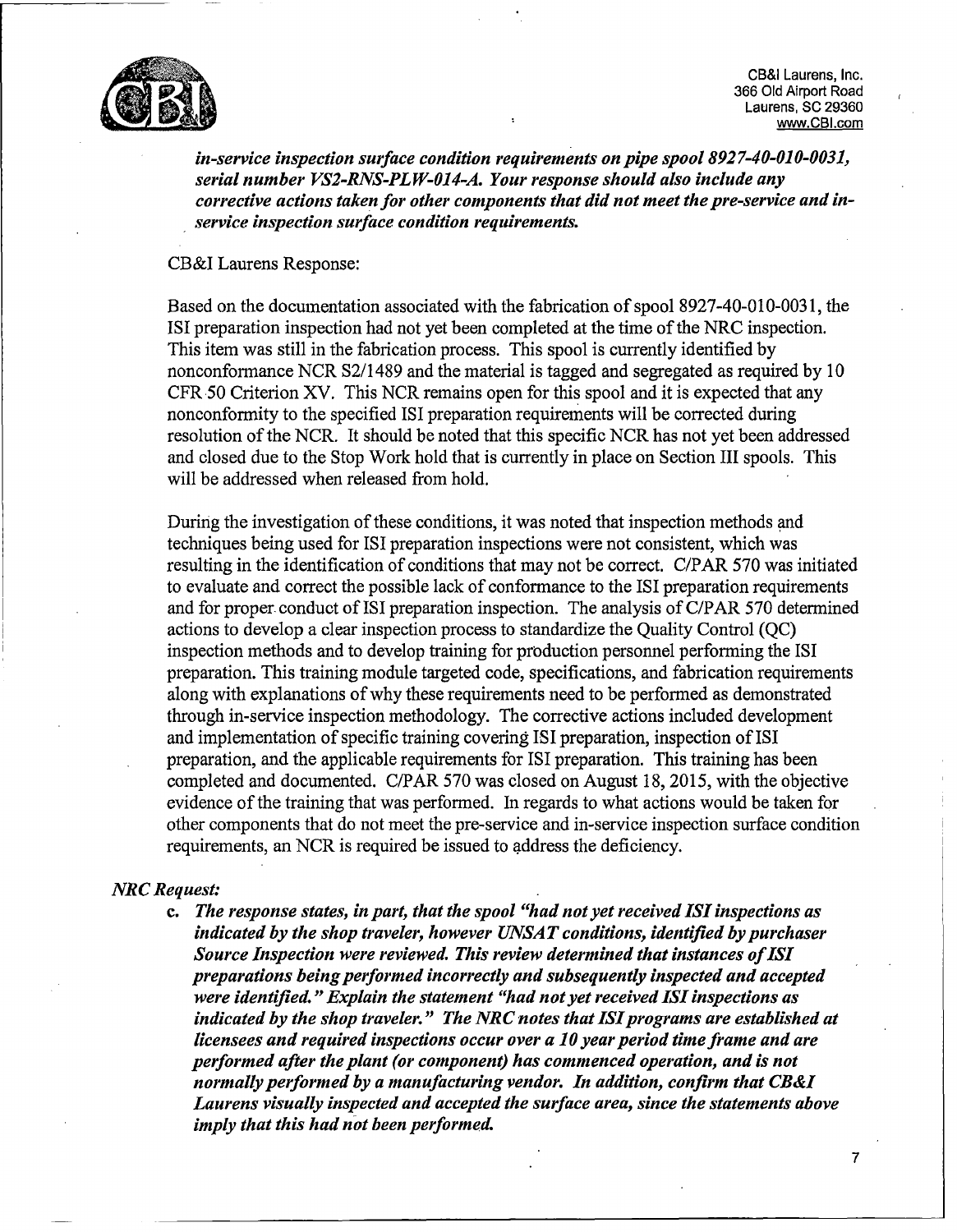

~CB&I Laurens, Inc. CB&I Laurens, Inc.<br>366 Old Airport Road Laurens, SC 29360 www.CBI.com

## CB&I Laurens Response:

The inspection of the welds on the subject spooi, after the ISI preparation was performed, was not yet completed and the statement should have read, ". ..had not yet received ISI preparation inspections as indicated by the shop traveler..." This was stated incorrectly in the previous submittal, as CB&I Laurens does not perform in-service inspection. CB&I Laurens performs inspection of the in-service inspection (ISI) preparation.

The final weld had been inspected and the subsequent IS1 preparation performed however the subsequent ISI preparation inspection had not been performed as identified by the "QC 1SI Grind'g Insp" requirement that had not yet been completed. The documentation traveler showed a visual examination (VT) inspection signoff that had been completed but the post ISI preparation inspection had not yet been completed or signed-off. This spool is currently on hold and upon release from the "hold" the ISI preparation inspection will be completed.

# *NRC Request:*

*3. Your response to NON 99901432/2015-201-03 states, in part, that "Extent of Condition reviews began immediately upon identification of the issues associated with C/PAR's 533 and 534. This included a review of Lead Auditor Qualifications, Vendor Qualifications, Commercial Grade Dedication Plans and the Qualifications of service providers such as M& TE Calibrations, pickling/passivating and heat treatment/solution annealing. This review also included a review of the Quality Assurance Manual and associated procedures that directed these processes. "However, it did not address the specific examples cited. Describe details of the actions taken by CB&I Laurens to ensure that the services provided by the companies identified in the NON were adequate and that the components would still mieet their intended safety function.*

CB&I Laurens Response:

*Palmetto Plating* - A commercial grade survey was completed on May 4, 2015, by CB&I Laurens for the qualification of Palmetto Plating to perform commercial grade dedicated services. Palmetto Plating was listed on the CB&I Laurens Approved Supplier List (ASL) on May 6, 2015, for performing pickling and passivating services by use of CB&I Laurens Commercial Grade Dedication. Additionally, the audit conducted in accordance with ISO 9001:2008 on June 3, 2014, was also reviewed. These completed actions provide reasonable assurance that the services performed by Palmetto Plating facility are adequate and that the appropriate controls are in place for the services provided. Inspections of materials that were treated by Palmetto Plating have been performed at the CB&I Laurens facility following the pickling/passivation activity, as well as during receipt inspection, and field installation at the site. Both internal and external cleanliness were found acceptable.

*Pinson Valley Heat Treating* - A commercial grade survey was completed on April 30, 2015, by CB&I Laurens for Pinson Valley Heat Treating. The use of Pinson Valley Heat Treating services is performed by use of CB&I Laurens Commercial Grade Dedication. The Commercial Grade Dedication Plan was submitted to and approved by CB&I Power. Pinson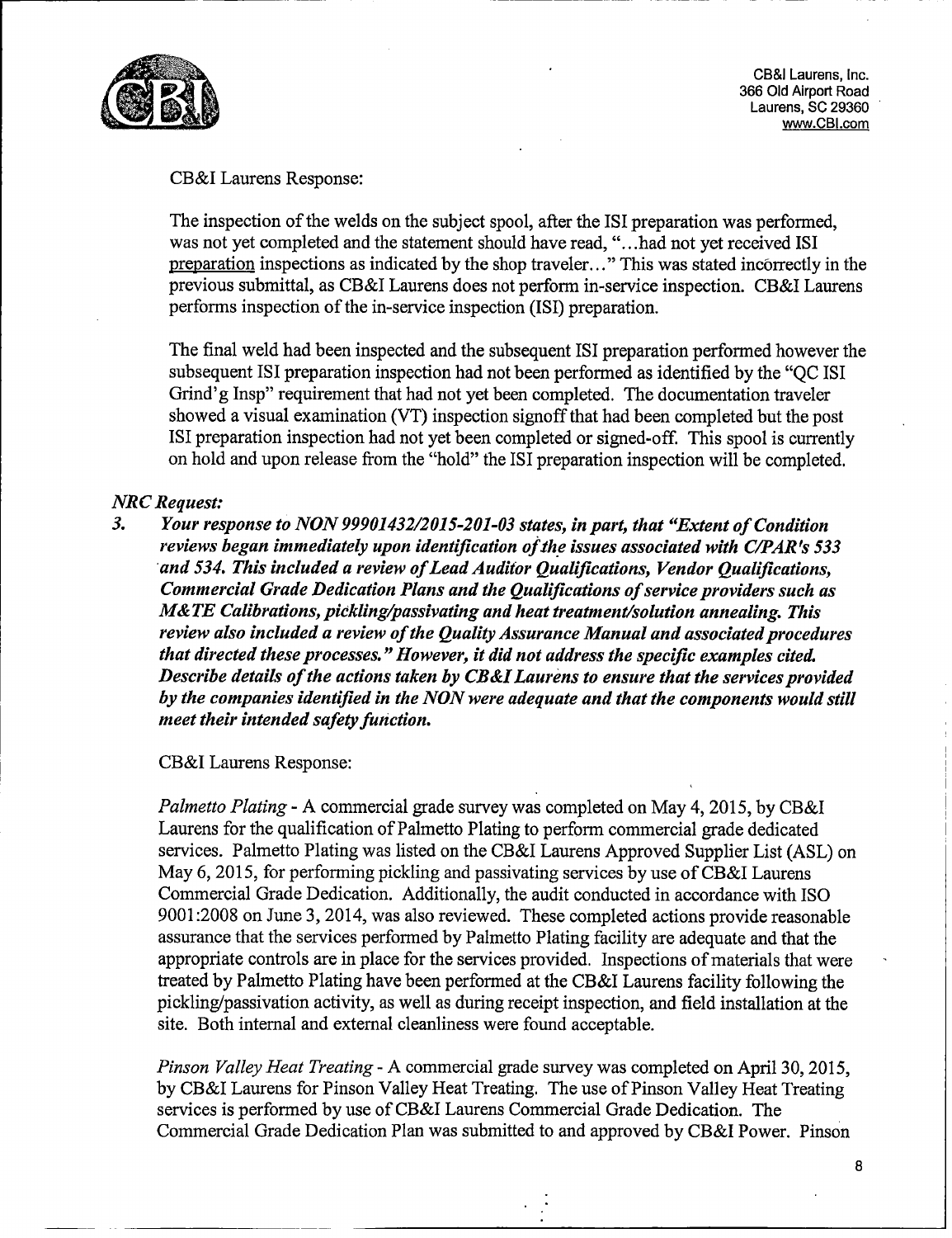

CB&I Laurens, Inc. 366 Old Airport Road ~CB&I Laurens, Inc. Laurens, SC 29360 www.CBI.com

Valley uses ISO/IEC 17025:2005 accredited companies to perform calibration. Investigation into how the original qualification of Pinson Valley Heat Treating was performed showed that the heat charts were reviewed by the CB&I Laurens QC Manager. This QC Manager review is considered to have satisfied the acceptance of this critical characteristic and the subsequent commercial grade survey found adequate programmatic controls were in place at Pinson Valley Heat Treating. The programmatic controls in conjunction with the procedure that Pinson Valley uses, which is approved by CB&I Laurens and CB&I Power, along with verification through survey, provides reasonable assurance that the services provided are adequate and that the components meet their intended safety function.

*Welding Testing Laboratory* - A review of the commercial grade dedication plan packages was performed on all heat numbers that were certified utilizing Welding Testing Laboratory (WTL) in order to comparatively verify the accuracy of information acquired after being tested by Laboratory Testing Inc. (LTI). The preceding response to NRC Request l.a describes how LTI was determined to be acceptable for performing these confirmatory tests.

A total of fifty two *(52)* heat numbers were identified as tested by WTL and twenty one (21) of those heat numbers were subsequently tested by.LTI, which was a forty percent (40%) sampling. Upon review of the results from both companies, it was found that there were no discrepancies between the analysis of the tested materials by WTL and the results of testing by LTI in accordance with ASTM standards. The results for the tension test, chemical analysis, and flattening test provided concurring information when compared to the results in question. Both companies found the material associated with the tested heat numbers to be acceptable. Evaluation of the testing results of WTL in comparison to LTI provides reasonable assurance that WTL was capable of producing adequate results of their programmatic and quality competence. Material integrity was demonstrated by satisfaction of ASTM requirements and code compliance was maintained.

Therefore the services provided by WTL were adequate and the components meet their intended safety function.

*Wyman Gordon-* CB&I Laurens has taken the following actions to determine Wyman Gordon (WG) was an acceptable supplier of materials and the materials ordered meet the purchasing requirements:

- 1. Reviewed the Audit Checklist used to perform the original audit of WG (August 2011). This review found that verification of the open items identified in the original audit were resolved and the subsequent audit of WG (May 2013) during work-in-progress met the QA Program element requirements for a material organization;
- 2. Metallurgical Laboratories used by Wyman Gordon were reviewed;
- 3. The Purchase Order requirements imposed on WG were reviewed to determine if the THE PUTCHASE ORDER TEQUITEMENTS HIPOSED ON WE WELFTED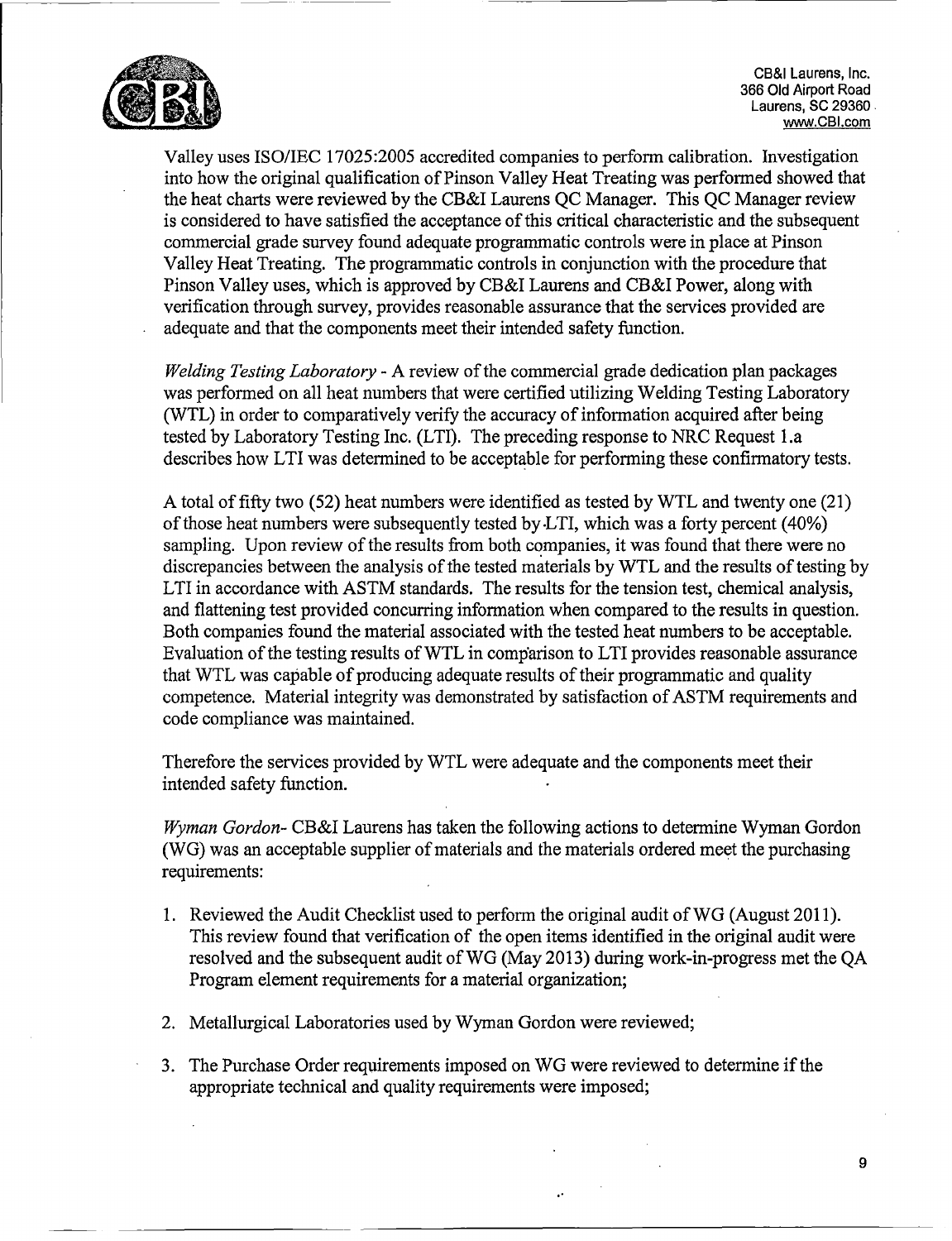

CB&I Laurens, Inc. 366 Old Airport Road<br>Laurens, SC 29360 www.CBI.com

4. Receiving Inspection was performed to determine if the physical characteristics of the product met the Purchase Order requirements (dimensions: Length, outer diameter [GD], inner diameter [ID], minimum wall thickness) and the documentation provided for each tube met the purchase order requirements including the additional tests required by the ASME Code based on WG not being an ASME-certified material organization and the traceability identification was maintained through each process step performed by WG.

Additional information for each of these actions is provided, as follows:

# 1. AUDIT CHECKLIST REVIEW

WG was placed on the CBI Laurens Approved Supplier List as a result of conducting an Audit of the WG QA Program in August 2011 and verification of the completed corrective actions from that audit in October 2011. This was accomplished by using an audit checklist that addresses the applicable requirements of ASME Section III NCA-3 800 (specifically NCA *3850* Quality System Program Requirements), ASME NQA-1 11994 and 10 CFR Part 21. This checklist is specifically designed for a supplier that will be furnishing materials for use in Safety Related ASME Section III commodities.

The purchase orders placed with WG were for 38-inch diameter ASME SA335 Grade P11 pipe. An audit of WG was performed in May 2013 during the fabrication process using an approved checklist for a Nuclear Material Organization which is based upon ASME approved checkinst for a Nuclear Material Organization which is based upon ASME<br>NCA-3800 (specifically NCA-3850 Quality System Program Requirements) and ASME  $NCA-3000$ 

Table 1 below provides the corresponding requirements from the CB&I Laurens Audit. Table 1 below provides the corresponding requirements from the CB&I Laurens Additional. Checklists to the applicable NQA-1 and NCA-3800 requirements to demonstrate that the applicable NQA-1 and ASME Section III NCA-3800 elements were covered during the audits.

|           |                                 | TADLE I              |                     |
|-----------|---------------------------------|----------------------|---------------------|
| Audit     | <b>Section Description</b>      | NQA-1                | <b>ASME 3800</b>    |
| Section   |                                 |                      |                     |
| OE        | Order Entry                     | $4S-1$               | <b>NCA 3800</b>     |
| <b>OE</b> | Order Entry                     | 15-S1                | <b>NCA 3800</b>     |
| $1-A.1$   | Organization/Program            | $1S-1$               | NCA-3851.3 (b)      |
| $1 - A.2$ | Organization/Program            | $1S-1$               | NCA-3851.3 (c)      |
| $1-B.1$   | NONCONFORMING ITEMS             | 15S-1                | NCA-3858.5          |
|           | PART <sub>21</sub>              |                      |                     |
| $1-B.2$   | NONCONFORMING ITEMS             | $15S-1$              | NCA-3858.5          |
|           | PART <sub>21</sub>              |                      |                     |
| $1 - B.3$ | Part 21                         | 10CFR21.6 and 21.21  | 10CFR21.6 and 21.21 |
| $1-C$     | <b>AUDITS</b>                   | 18S-1                | NCA-3859.1          |
| $1-D$     | CORRECTIVE ACTION               | Basic Requirement 16 | NCA-3859.1          |
| $1-E.1$   | <b>TRAINING / CERTIFICATION</b> | $2S-4$               | NCA-3852.1 (a)      |
| $1-E.2$   | TRAINING / CERTIFICATION        | 2S-1, 2S-2, 2S-3;    | NCA-3852.1(b),      |
|           |                                 |                      | NCA-3852.2(b),      |
|           |                                 |                      | NCA-3857.3          |
| $1-F.1$   | <b>RECORDS</b>                  | 17S-1, 6S-1          | NCA-3853.4,<br>NCA- |
|           |                                 |                      | 3853.5              |

TADID<sub>1</sub>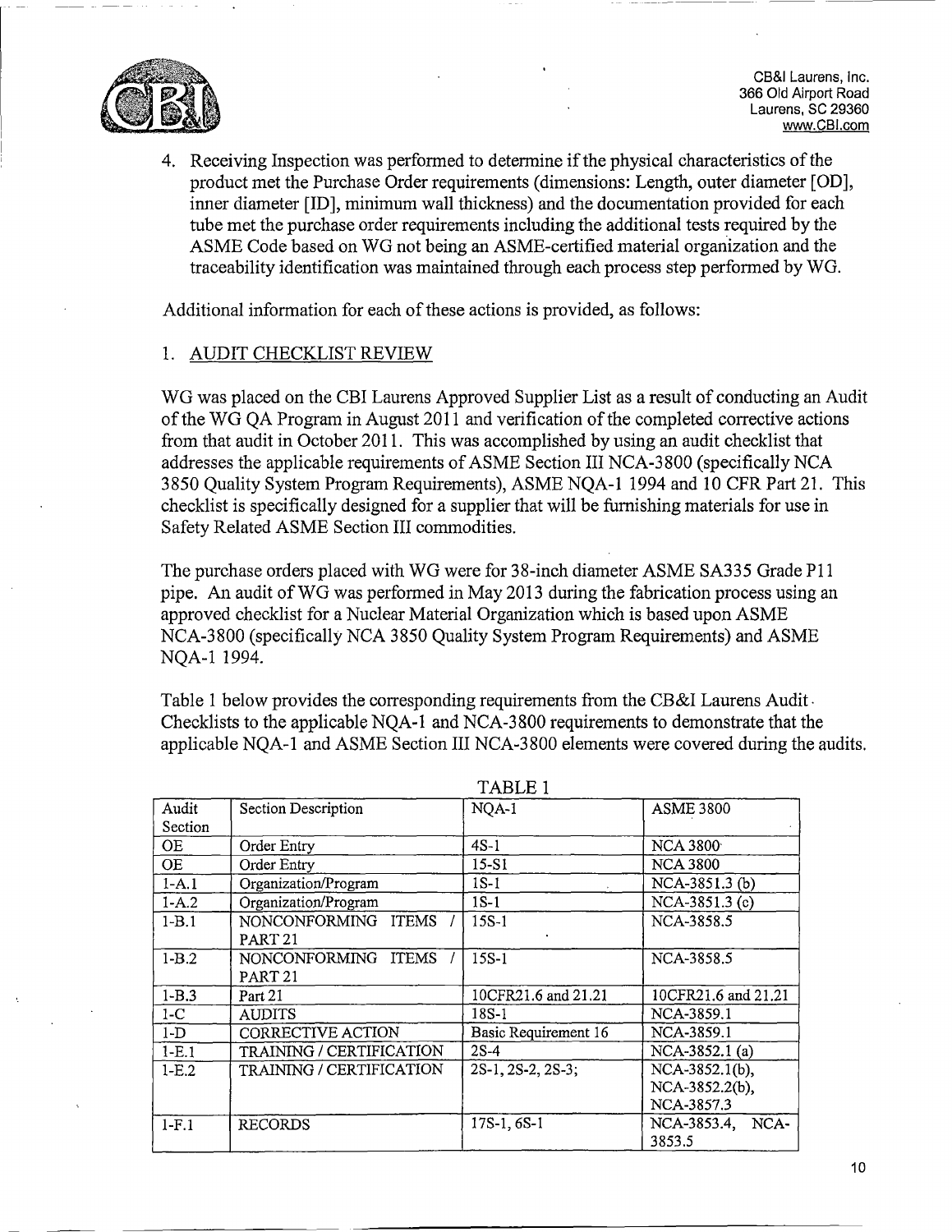

 $\mu(\omega)$  .  $\overline{\phantom{a}}$ 

> CB&I Laurens, Inc.<br>366 Old Airport Road uu Olu Alipult Rude<br>Laurens, SC 20360 www.CBI.com

 $\ddot{\phantom{a}}$ 

| Audit<br>Section | Section Description                      | NQA-1                      | <b>ASME 3800</b>     |
|------------------|------------------------------------------|----------------------------|----------------------|
| $1-F.2$          | <b>RECORDS</b>                           | $17S-1$                    | NCA-3853.4           |
| $1-F.3$          | <b>RECORDS</b>                           | $17S-1$                    | NCA-3853.4           |
| $1-F.4$          | <b>RECORDS</b>                           | $17S-1$                    | <b>NCA-3861</b>      |
| 2 <sup>1</sup>   | <b>DESIGN</b>                            | Not applicable to WG       | Not applicable to WG |
| 3.1              | PROCUREMENT                              | $4S-1$                     | NCA-3855.4 (a) &     |
|                  |                                          |                            | (b)                  |
| 3.2              | PROCUREMENT                              | $4S-1$                     | NCA-3855.4 (a)       |
| 3.3              | PROCUREMENT                              | 7S-1 & 18S-1               | NCA-3855.3 (a)       |
| 3.4              | PROCUREMENT                              | $7S-1$                     | NCA-3855.1           |
| 3.5              | PROCUREMENT                              | $7S-1$                     | NCA-3855.3           |
| 4.1              | DOCUMENT CONTROL                         | $\overline{6}$ S-1         | NCA-3853.1 (b) &     |
|                  |                                          |                            | (c), NCA-3853.2(b),  |
|                  |                                          |                            | NCA-3853.3           |
| 5.1              | CONTROL<br>MATERIAL<br>and               | <b>Basic Requirement 8</b> | NCA-3855.1<br>(b),   |
|                  | <b>SHIPPING</b><br>HANDLING,<br>&        |                            | NCA-3856.2           |
|                  | <b>STORAGE</b>                           |                            |                      |
| $\overline{5.2}$ | <b>CONTROL</b><br><b>MATERIAL</b><br>and | Supplement 8S-1, 13-1      | NCA-3856.1, NCA-     |
|                  | <b>SHIPPING</b><br>HANDLING,<br>&        |                            | 3858.4               |
|                  | <b>STORAGE</b>                           |                            |                      |
| 5.3              | <b>CONTROL</b><br><b>MATERIAL</b><br>and | $13S-1$                    | NCA-3857.4           |
|                  | HANDLING,<br><b>SHIPPING</b><br>&        |                            |                      |
|                  | <b>STORAGE</b>                           |                            |                      |
| 5.4              | CONTROL<br>MATERIAL<br>and               | Not<br>specifically        | NCA-3842.2 (g)       |
|                  | $\&$<br>HANDLING,<br><b>SHIPPING</b>     | addressed in NQA-1         |                      |
|                  | <b>STORAGE</b>                           |                            |                      |
| 6.1              | FABRICATION & ASSEMBLY                   | Basic Requirements 5 and   | NCA-3853.2(a),       |
|                  | and SPECIAL PROCESSES                    | 6                          | NCA-3853.3, NCA-     |
|                  |                                          |                            | 3857.2               |
| 6.2              | FABRICATION & ASSEMBLY                   | $9S-1$                     | NCA-<br>NCA-3857.1,  |
|                  | and SPECIAL PROCESSES                    |                            | 3857.3               |
| 7.1              | INSPECTION and TEST                      | $10S-1$                    | NCA-3858.1           |
| 7.2              | <b>INSPECTION and TEST</b>               | $11S-1$                    | NCA-3858.1           |
| 7.3              | <b>INSPECTION</b> and TEST               | 10S-1, 11S-1               | NCA-3858.1           |
| 7.4              | INSPECTION and TEST                      | Basic Requirement 14       | Not listed           |
| $\overline{7.5}$ | INSPECTION and TEST                      | Basic Requirement 14       | Not listed           |
| 7.6              | <b>INSPECTION</b> and TEST               | Basic Requirement 14       | Not listed           |
| 8.1              | <b>CALIBRATION</b>                       | $12S-1,$                   | NCA-3858.2           |
| 8.2              | CALIBRATION                              | $12S-1;$                   | NCA-3858.2,<br>NCA-  |
|                  |                                          |                            | 3858.3               |
| 8.3              | CALIBRATION                              | $12S-1$                    | NCA-3858.2           |
| 9                | QUALITY<br>SOFTWARE                      | Not applicable to WG       | Not applicable to WG |
|                  | ASSURANCE                                |                            |                      |
| 10               | <b>SOURCE</b><br>UNQUALIFIED             | Not applicable to WG       | NCA-3855.5           |
|                  | MATERIAL                                 |                            |                      |

 $\ddot{\phantom{0}}$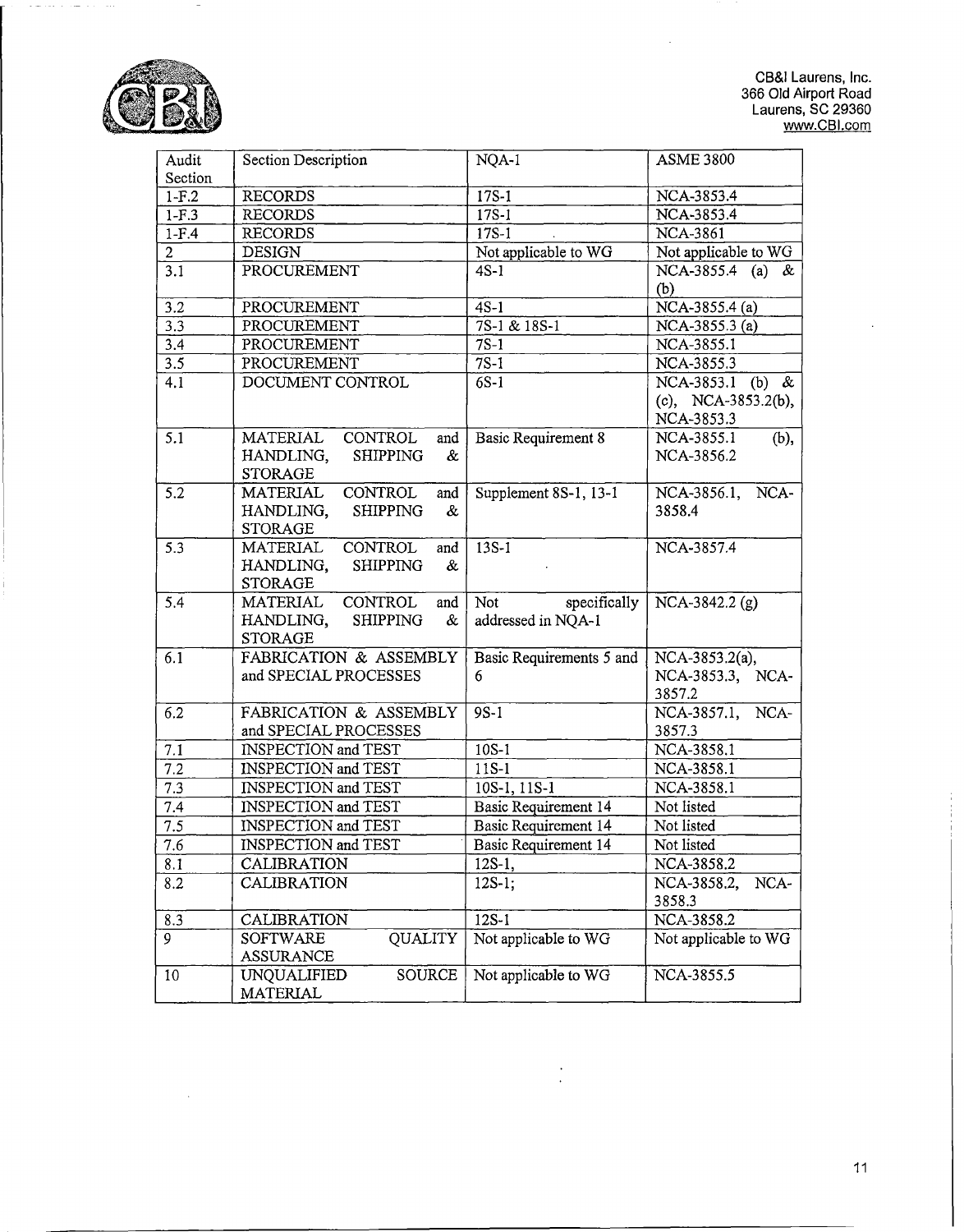

~CB&I Laurens, Inc. 366 Old Airport Road Laurens, SC 29360 www.CBl.com

### METALURGICAL LABORATORIES USED BY WYMAN GORDON

Additional assurance that Wyman Gordon provided acceptable material is based on the review Additional assurance that wyman Gordon provided acceptable material is based on the r<br>of the testing labs utilized to perform chemical and physical tests of the material that was of the testing labs utilized to perform chemical and physical tests of the material that was ordered. Two (2) of the labs were surveyed by CBI Laurens in 2013. One lab was Accu Test Laboratories per commercial grade item survey date November 15 and 18, *2015.* The other lab was MTEC per commercial grade item survey date November 13 and 14, 2013. Both of the laboratories locations were Houston Texas. The surveys performed by CB&I Laurens were performed during the time that the material was being produced by Wyman Gordon. The results of the surveys provided information that demonstrated the acceptability of the controls necessary for these labs to control the materials, control testing, and control controls necessary for these labs to control the materials, control testing, and control<br>tracechility of material. These labs were determined to be acceptable as a Commercial Grad traceability of material. These labs were determined to be acceptable as a Commercial Grade<br>Suppliers of Laboratory Services. In addition to these laboratories, Wyman Gordon also uses Exova of Houston, Texas which is an A2LA accredited laboratory.

#### 3. REVIEW OF PURCHASE ORDER REOUIREMENTS

There were four (4) orders placed, one (1) each for Vogtle Unit 3, Vogtle Unit 4, VC Summer I here were four (4) orders placed, one (1) each for vogue only 5, vogue only 4, vc summary that 3. These orders invoked the following requirements, as copied  $f_{\text{trem}}$  the purel assessed pure

*"PUR CHASING INSTRUCTIONS 8903, 8904, 8907, 8908, 8913, 8914, 8917, 8918, 8929 P1 1 Rev. 3 OR 4. Apply (EITHER AT VENDORS OPTION) ALL MATERIAL MUST BE HYDRO TESTED*

*Code of Record: ASME Section III, Subsection NC, Class 2, 1998 Edition, thru 2000* Loue *v* 

*Code of Record: ASME Section II1, Subsection ND, Class 3, 1998 Edition, thru 2000* Loue of

*PER WYMAN GORDON QUOTE EP004062 Latest Revision dated 11/17/11 ALL MATERIAL TO BE MANUFA CTURED A4T WYMAN GORDON, HOUSTON, TX Purchase Orders for ASME Section III mate~rial shall include a requirement that the materials be procured and processed in accordance with NCA -3800 and IJOCFR-50 App. B.*

*The Certificate of Compliance for the materials shall also include a statement that the materials were procured and processed in accordance with Wyman Gordon Management* materials were procured and processed in accordance with Wyman Gordon Management<br>System Manual, Rev. 15 dated 7/15/11 and Wyman-Gordon procedures: CP 5.1, Rev. 6; *CP 6.1, Rev. 9; CPJO10., Rev. 6; CP 12.1, Rev. 4; CPJ16.1, Rev. 12... "*

The Purchase Orders (POs) require Wyman Gordon to comply with 10CFR2l, which was invoked by Purchasing Instructions 8903, 8904, 8907, 8908, 8913, 8914, 8917, 8918, and 8929. This is located in the purchase order Section 2.0, Quality Assurance, Subsection 2.2.1 Syzy, 1 fils is located in the purchase order section 2.0, Quality Assurance, Subsection of the material states, "Items on this purchase order are for use in constructing nuclear 2.1 C, which states, thems on this purchase of the following in constructing human contains and provisions of 10CFP21 'Reporting of Defects and safety related components and provisions of 10CFR21 'Reporting of Defects and Noncompliance' apply. The BF Shaw Purchasing Agent must be kept informed, in